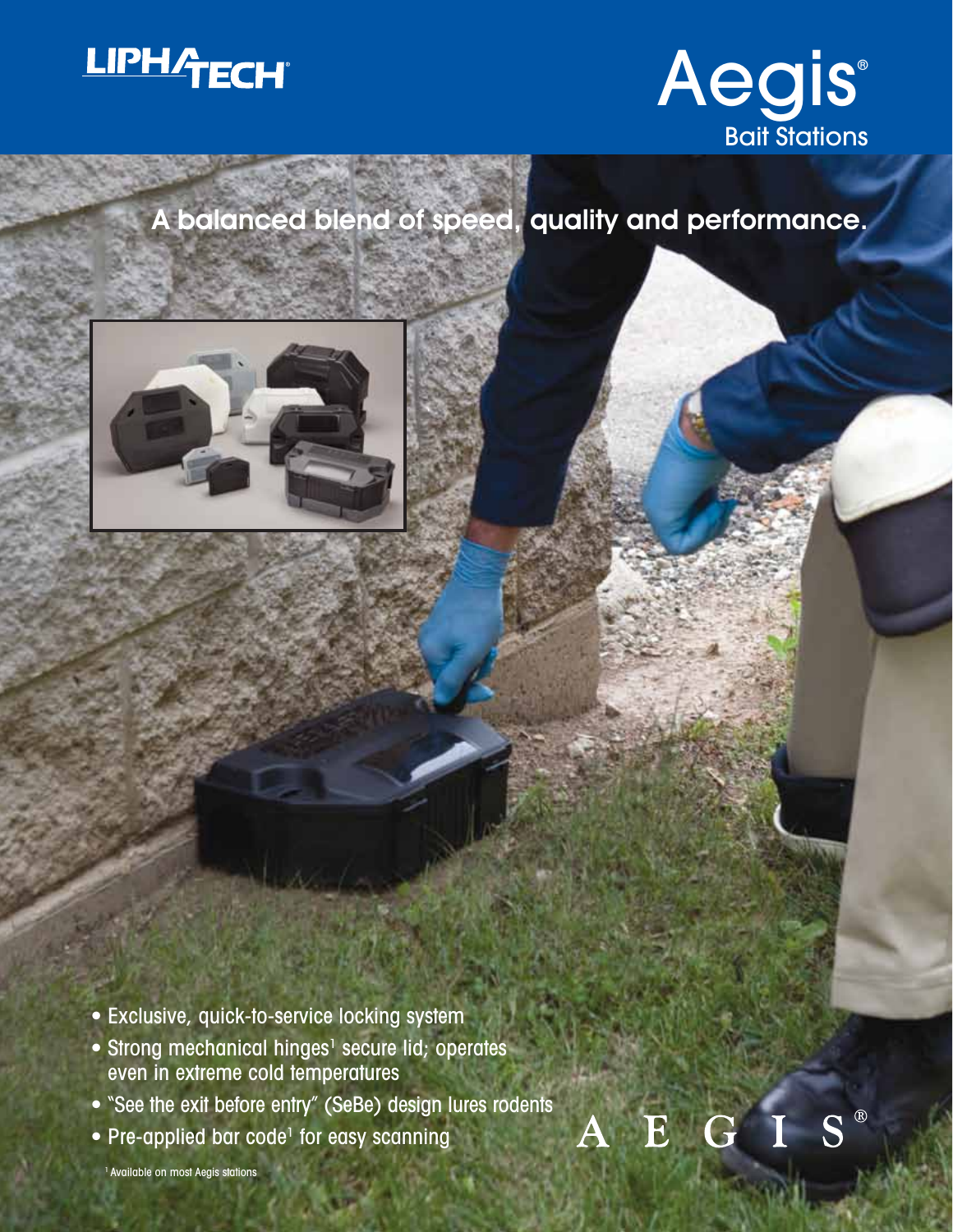

#### Aegis-RP: The station that saves time and money.

#### This high-performing, tamper-resistant bait station is for those that value faster service and reduced labor cost.



**Fast**—Quick-to-service locking system offers unmatched opening speed, so you can service each station quicker.



**Convenient**—Lid opens away from wall for faster servicing.



**Enticing**—"See the exit before entry" (SeBe) design lures rodents.



**Strong**—Mechanical hinge secures lid and operates down to -20º F for long service life.



**Flexible**—Design allows vertical mounting for tight or water-prone areas.



**Smart**—Place traps safely in either station position.



**Versatile**—Accommodates bait, glue boards or traps.

![](_page_1_Picture_17.jpeg)

**Cleanliness**—Rounded interior sides result in easy and fast station clean out.

![](_page_1_Picture_19.jpeg)

**Dryness**—Keep bait fresh with four fast-draining holes.

![](_page_1_Picture_21.jpeg)

**Adaptable**—Knock-out anchor points provide flexible securing options.

![](_page_1_Picture_23.jpeg)

**Choices**—Vertical and horizontal bait rods included.

![](_page_1_Picture_25.jpeg)

**Color**—Gray blends with surroundings and helps reduce bait melt.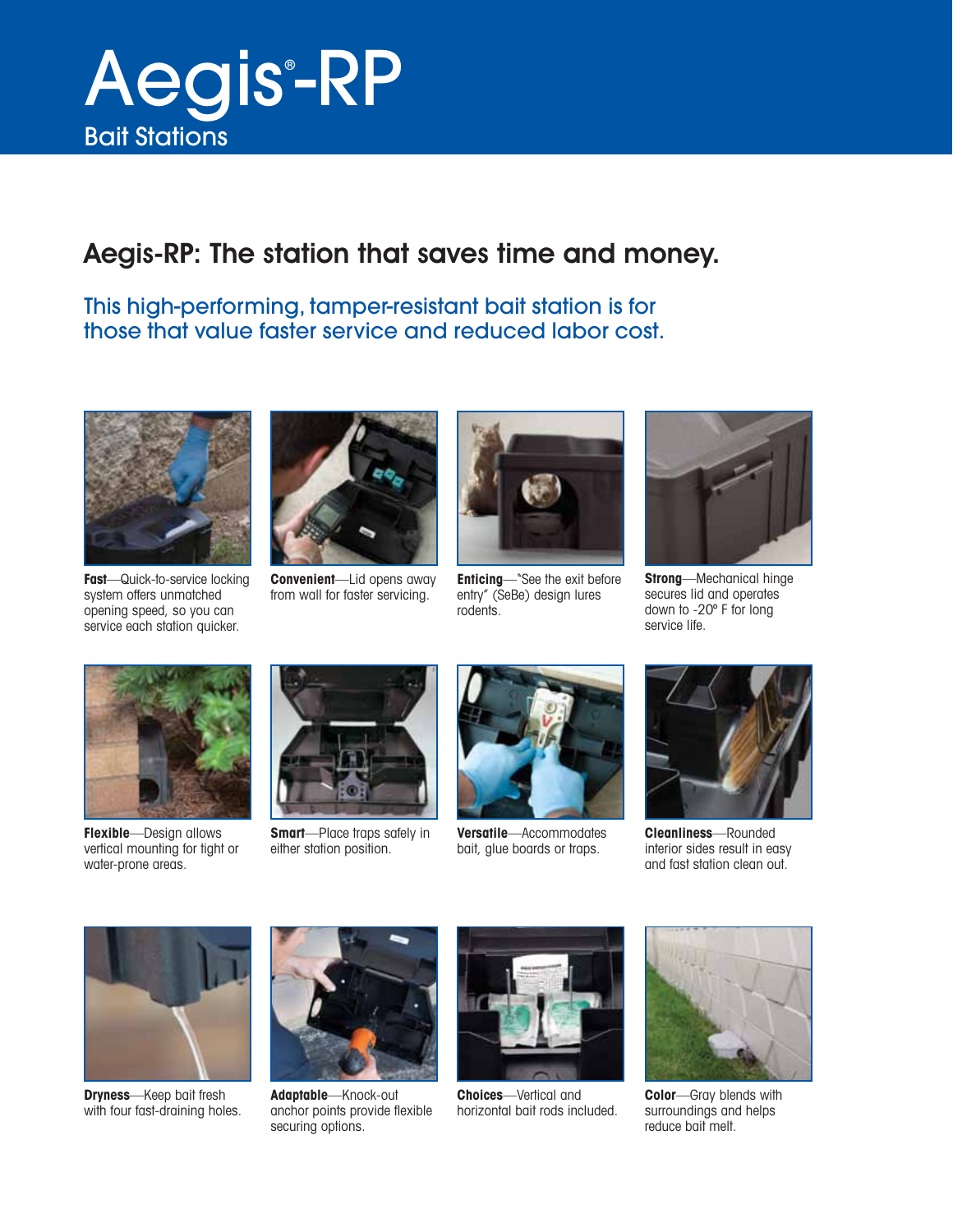## **LIPHATECH®**

![](_page_2_Picture_1.jpeg)

**New SecureV<sup>™</sup> Technology** Reduces the ability of animals to free the bait; compatible with snap traps.

![](_page_2_Picture_3.jpeg)

**Elevated Horizontal Rods**— Prevents bait from touching station bottom keeping bait drier and fresher; ideal for soft bait.

![](_page_2_Picture_5.jpeg)

**Material**—Station made with recycled material.

![](_page_2_Picture_7.jpeg)

**Additional Holes**—Provide versatile security options, great for zip ties or U-bolts.

![](_page_2_Picture_9.jpeg)

**Improved Drainage**— Enlarged holes keep bait drier.

![](_page_2_Picture_11.jpeg)

**SeBe**—Train tunnel entrance allows for more direct access.

![](_page_2_Picture_13.jpeg)

Improved Efficiency, Effectiveness & Convenience

![](_page_2_Picture_15.jpeg)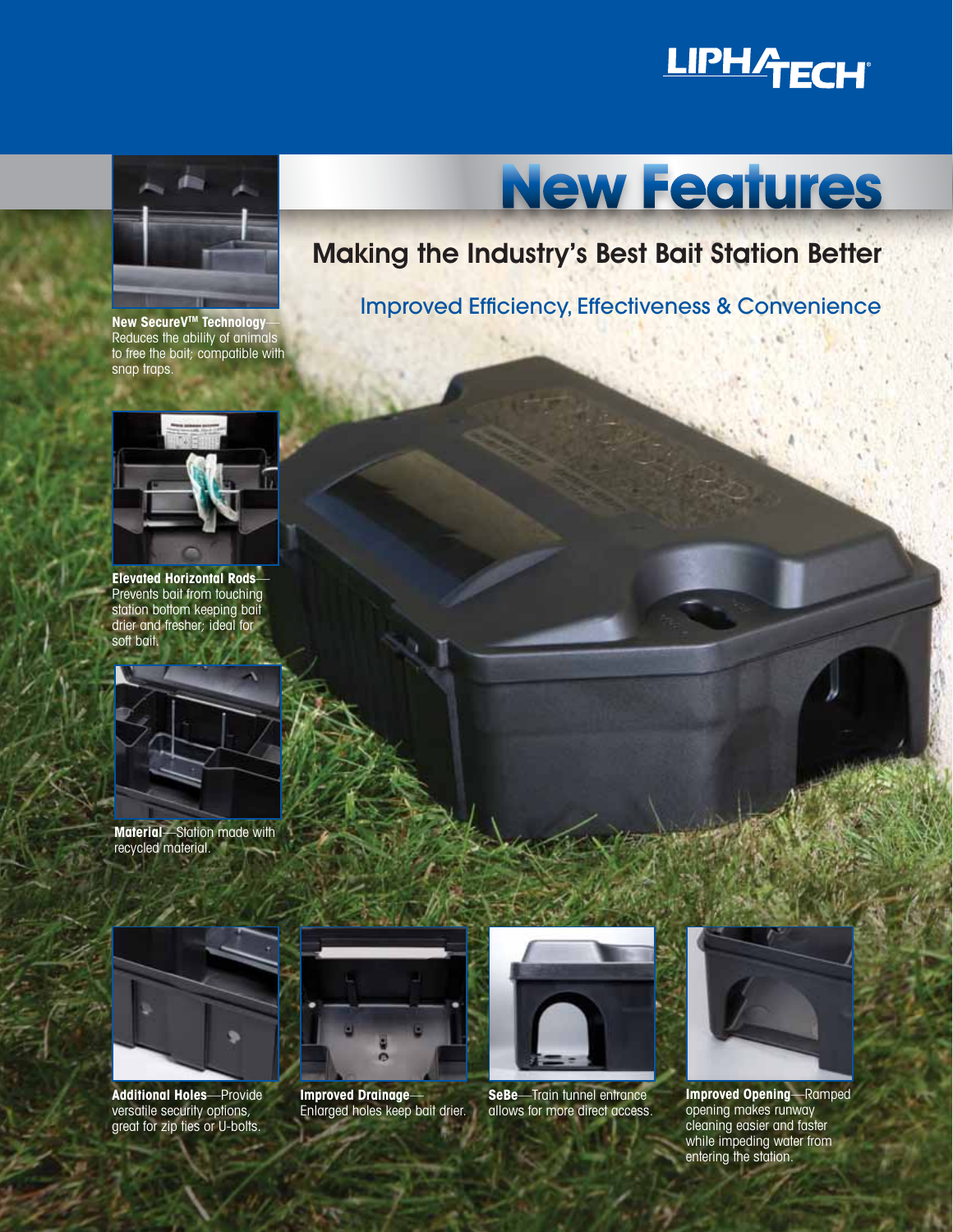# Aegis-RP Anchor

Aegis Anchor: The standard in security and professionalism.

The Aegis-RP is available pre-assembled with the Aegis Anchor. Save labor costs—just open, bait, lock and go.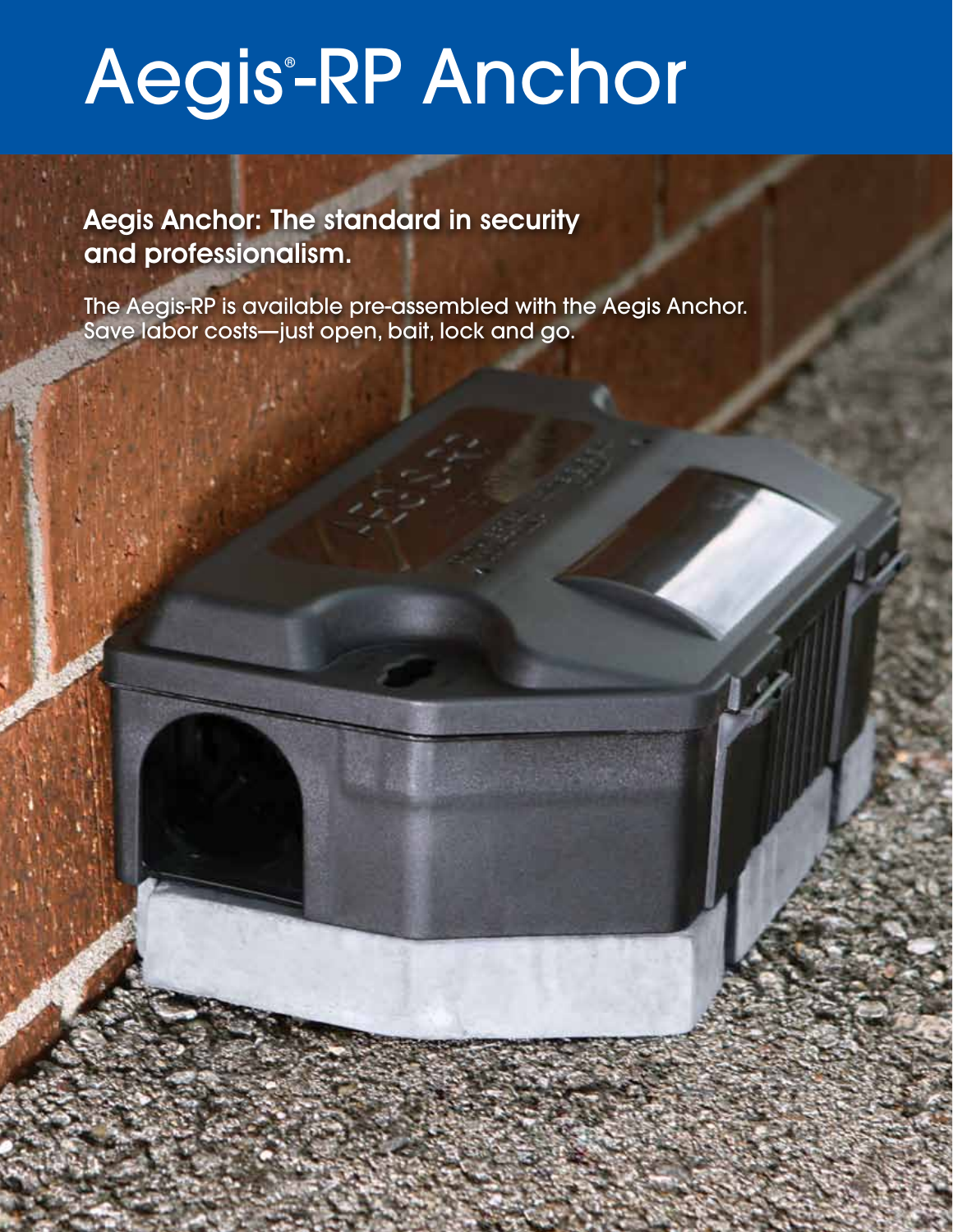![](_page_4_Picture_0.jpeg)

![](_page_4_Picture_1.jpeg)

**Secure**—Bolt system strongest method for attachment.

![](_page_4_Picture_3.jpeg)

**Professional**—Great looking design enhances your image.

![](_page_4_Picture_5.jpeg)

**Savings**—Less time assembling means more time servicing.

![](_page_4_Picture_7.jpeg)

**Durable**—Architectural-grade concrete lasts in tough environments.

- Bait station made with recycled material
- Bolt embedded in concrete for maximum holding power
- Over  $12<sup>1</sup>/<sub>2</sub>$  lbs. of concrete assures the station will stay where you put it
- No more hassle with glue, drills, screws or paving stones
- Quick-release wing nuts for cleaning or moving
- Packaged so product looks new the first day you use it
- Built to last: It still looks good and works well years later
- Strengthening fibers embedded in the concrete for extra durability
- Fastened using two bolts, washers and wing nuts
- Building-grade concrete adds professional look
- Concrete manufactured to the industry's highest standards
- Aegis Anchor fits flush against wall, offers no harborage
- RP can still be vertically oriented for tight places even with the concrete attached
- Can only be detached by opening station with the Aegis key

![](_page_4_Picture_23.jpeg)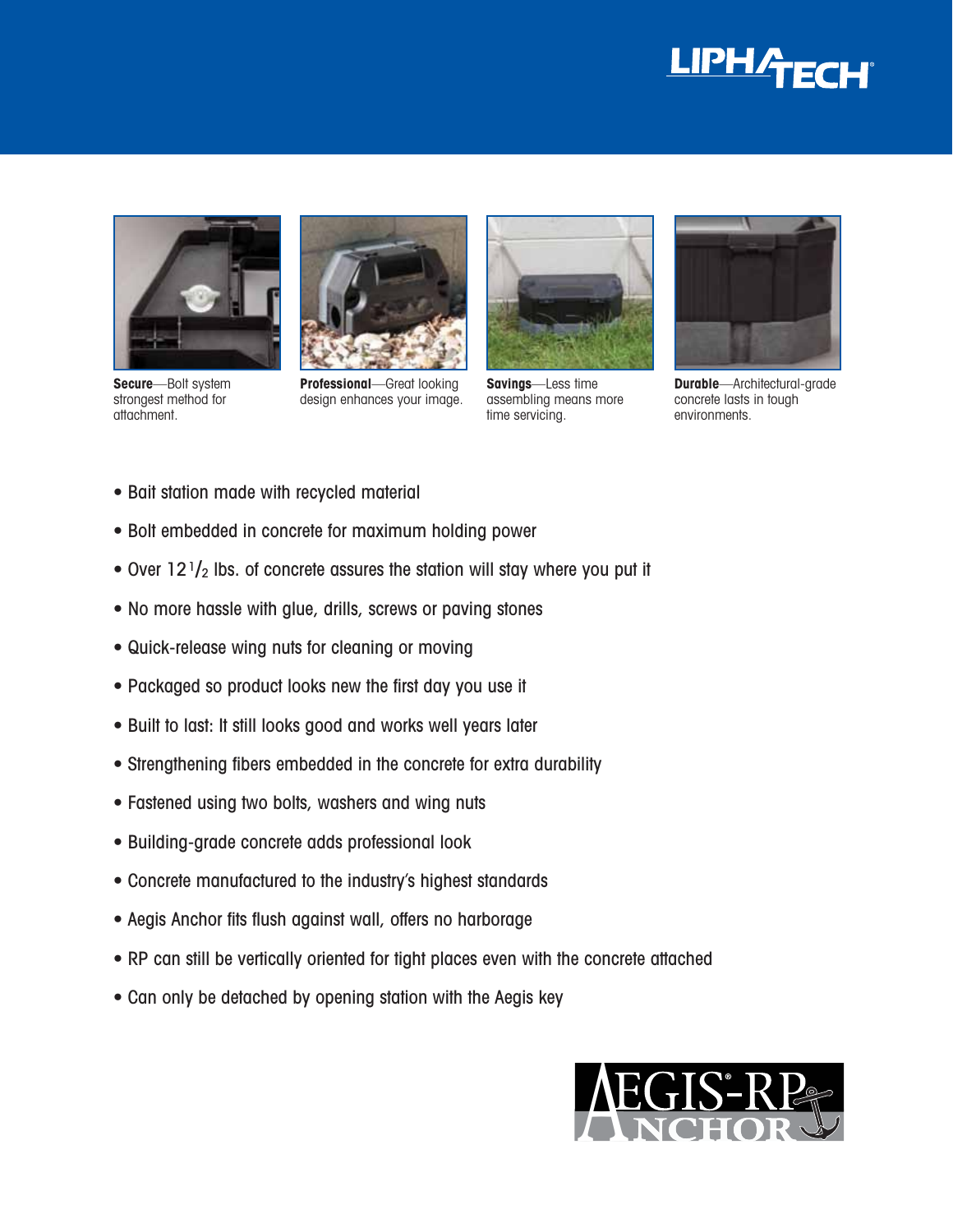# Bait Stations Aegis® Rat/Modular

### Aegis Rat: Versatile station available in different colors.

![](_page_5_Picture_2.jpeg)

**Options**—Available in all black or all white, or with a clear lid.

![](_page_5_Picture_4.jpeg)

**Allows Trapping**—Baffle protects prying fingers.

- SeBe<sup>2</sup> design improves rodent entry
- Strong construction means less replacement and lower cost
- Clear-lid model for easy viewing of bait or rodents hiding; best used in shaded areas or indoors $3$
- White 'cool box' model helps reduce bait melt; great for direct sun locations and blends well near concrete structures
- Drain holes keep bait drier and more palatable
- Easy to service, clean and secure

#### Aegis Modular: The multi-function rodent bait station solution.

![](_page_5_Picture_13.jpeg)

**Adjustable**—Use for all types of rodent control.

![](_page_5_Picture_15.jpeg)

**Heavy Duty**—Durable and can take a beating.

- SeBe<sup>2</sup> design improves rodent entry
- Great for IPM in schools, hospitals, food service and other sensitive accounts
- Lid opens away from wall and provides convenient recording surface area
- Long service life with mechanical hinge and heavy-duty construction
- Accepts Kness Big Snap-E® or Victor® Power Kill
- Works with glue boards like the AP&G 48R
- Use with non-toxic monitoring bait or rodenticides

![](_page_5_Picture_24.jpeg)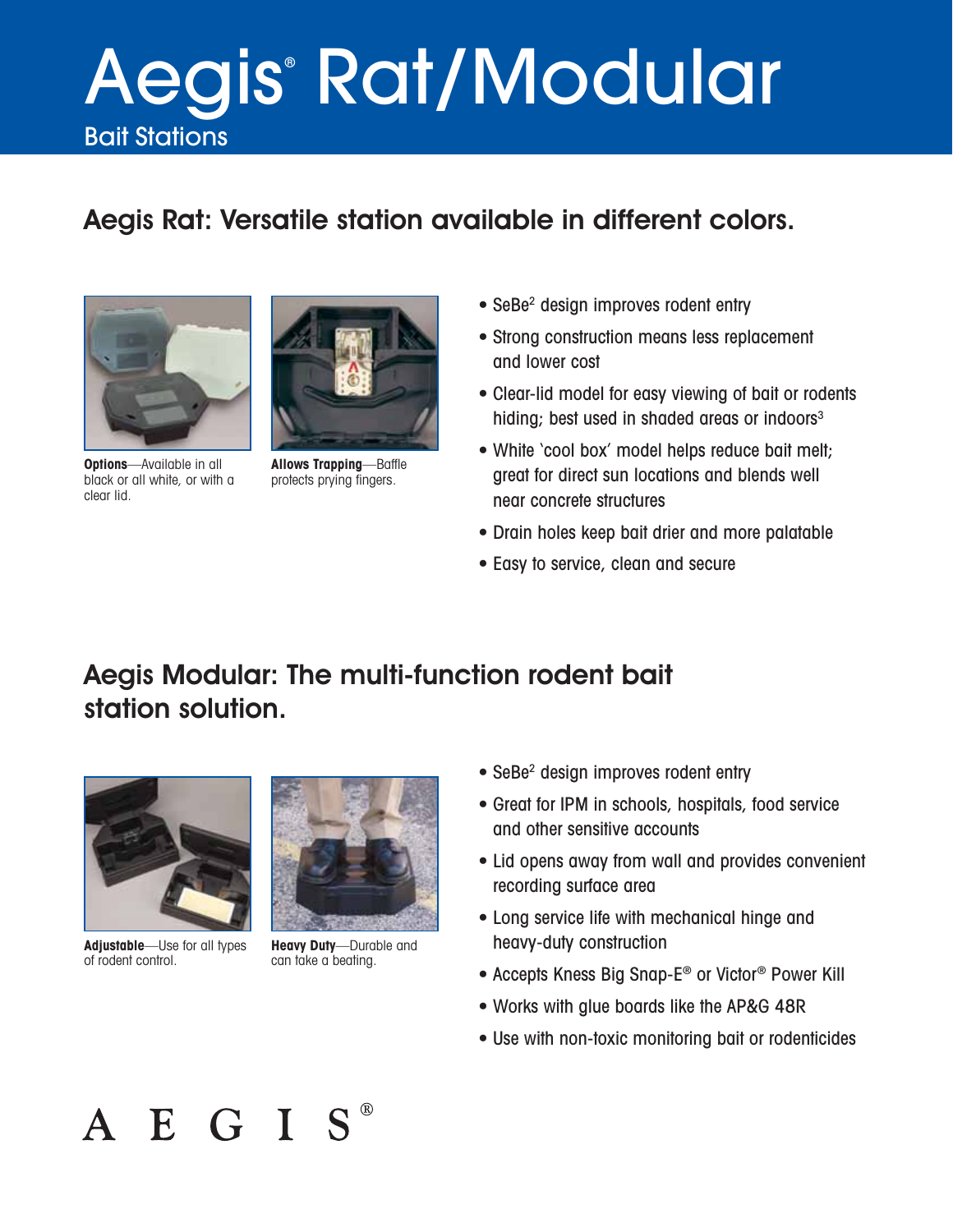## Bait Stations Aegis® Mouse

#### Aegis Mouse: Competitive price with more features.

With dual bait chambers for additional feeding and a secure method of attaching bait in the station, this economical alternative outperforms other stations.

![](_page_6_Picture_3.jpeg)

![](_page_6_Picture_4.jpeg)

**Secure**—Best mouse station to hold soft bait with SecurePoint.™

![](_page_6_Picture_6.jpeg)

**High Capacity**—Holds two blocks, reducing service calls.

![](_page_6_Picture_8.jpeg)

**Easy Open**—Use same universal key to enter station.

![](_page_6_Picture_10.jpeg)

**Adaptable**—Straight-through entry/exit (SeBe<sup>2</sup>) design promotes feeding and control.

- SeBe<sup>2</sup> design promotes feeding and control
- SecurePoint technology holds bait, including soft bait, tight in station
- Holds two blocks, reducing service calls
- Clear lid model allows easy viewing of bait<sup>3</sup>
- Mechanical hinge on clear lid station extends service life
- All-black model performs well at an economical price
- Easily fits into tight locations
- Knock-out holes for flexible options